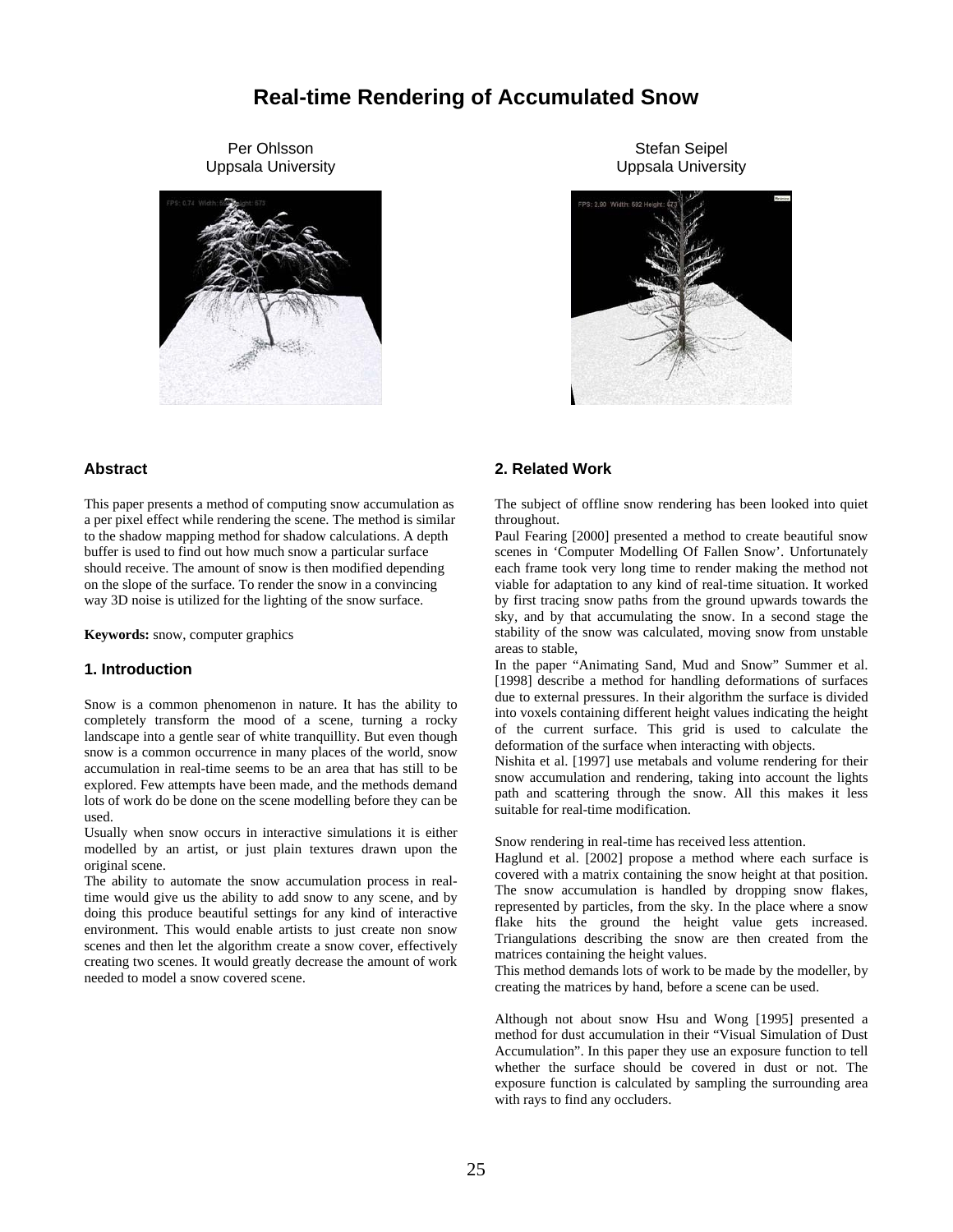A variant of this method turned out to be a viable way to handle the process of snow accumulation. The method we will present uses [Hsu and Wong 1995] as a basic foundation.

## **3. Snow Accumulation**

The process of rendering accumulated snow can be split into two parts. The first part is to decide what regions should receive snow. The second is to actually render the snow in a convincing way at the places decided by the first part of the algorithm.

To accomplish the first step a function called the Snow Accumulation Prediction Function is introduced. This function should take a point in space and calculate how much snow that point has received. Factors that should be taken into account are surface inclination and exposure to the sky.

#### **3.1. Snow Accumulation Prediction Function**

Due to gravity a surface facing upwards should receive more snow than a vertical surface. However, even a horizontal surface does not accumulate any snow if it is occluded from the perspective of the sky. It seems like the task of calculating the prediction function can also be separated into two mutually independent parts. One part should calculate the snow contribution due to the inclination of the surface and another part should calculate the effect of occlusion.

Let us formulate a Prediction function in terms of these two parts:

$$
f_p(p) = f_e(p) \cdot f_{inc}(p)
$$

where p is the point of interest

 $f_p$  is the prediction function  $f_e$  is the exposure component

finc is the component giving the snow contribution due to inclination

The exposure part  $(f_e)$  should vary between 0 and 1 indicating the amount of occlusion that would prevent snow from falling on the surface. This value should vary gracefully to achieve a smooth transition from an area with snow to an occluded area. Hsu and Wong [1995] calculates this value by sampling the surrounding area with rays uniformly distributed over the upper hemisphere in order to search for potential occluders. Unfortunately this is not a viable way of doing it if we want to calculate this in real-time without lots of pre-processing for all surfaces. An alternative way of implementing this function based on the shadow mapping technique will be examined later in this paper.



Figure 1: Inclined surface

The f<sub>inc</sub> should work in a similar way to the Dust Amount Prediction Function in [Hsu and Wong 1995]. A surface facing towards the snow direction should receive more snow than a surface facing away from it. The amount should depend on the angle, with a rather step falloff when the angle between the normal and a vector pointing upwards grows (Figure 1). Surfaces facing away from the sky should not receive any snow. This implies that the function should decrease from 1, when the angle is 0, to 0 when the angle is 90 degrees. If the angle is greater than 90  $f_{inc}$  should be 0.

This gives a function like this:

$$
f_{inc} = \begin{cases} \cos \theta + n, & 0 \le \theta \le 90 \\ 0, & \theta \ge 90 \end{cases}
$$

where  $\theta$  is the angle between vector N and U n is a small positive noise value

A small noise value [Perlin 1985], typically between 0 and 0.4, is used to get a more natural look, and to account for the phenomena called flake dusting [Fearing 2000], where snow dust clings to a steep uneven surface.

#### **3.2. Snow Colour Function**

After the snow accumulation of a certain surface is determined it's time to calculate the correct shading of the snow. The light model that is used is the normal Phong illumination model.

To get the typical look of snow a noise function is used to distort the normal of the surface. This way a realistic approximation of the look of a snow cover is achieved. To get the glittering effect of snow the normal is distorted slightly more for the specular part of the light calculation than for the diffuse part. The derivative of the exposure function is also used to transform the normal to get an illusion of actual snow depth around any occlusion boundaries that may exist in the scene. In the implementation the normals are calculated in this way:

$$
N_{\alpha}=N+\alpha n-dE
$$

where N is the original normal

 $\alpha$  is a scalar value indicating how much distortion should be applied

n is a normalized vector containing three noise values dE is a vector containing a scaled value of the exposure derivatives in respective direction of screen space

A distorted value  $\alpha$  of 0.4 was used in the images presented in this paper. This was chosen through testing different values and deciding on what looked best.

The renormalized resulting normal is then used in the diffuse part of the lighting equation. For the specular part another distortion term was added with the  $\alpha$  value 0.8 to get a more glittering effect on the snow.

To calculate dE the derivative of the exposure function in both x and y direction of the screen is needed. In this implementation the derivative operations of Cg is used. The derivative with respect to x is placed as the x-component and the derivative with respect to y in the z-component, assuming that the y-axis points upwards. The resulting vector is then scaled to obtain a suitable impression of decreasing height when the exposure function decreases.

When calculating the snow colour as above a white colour should be used in the Phong equation. The blue part of the colour should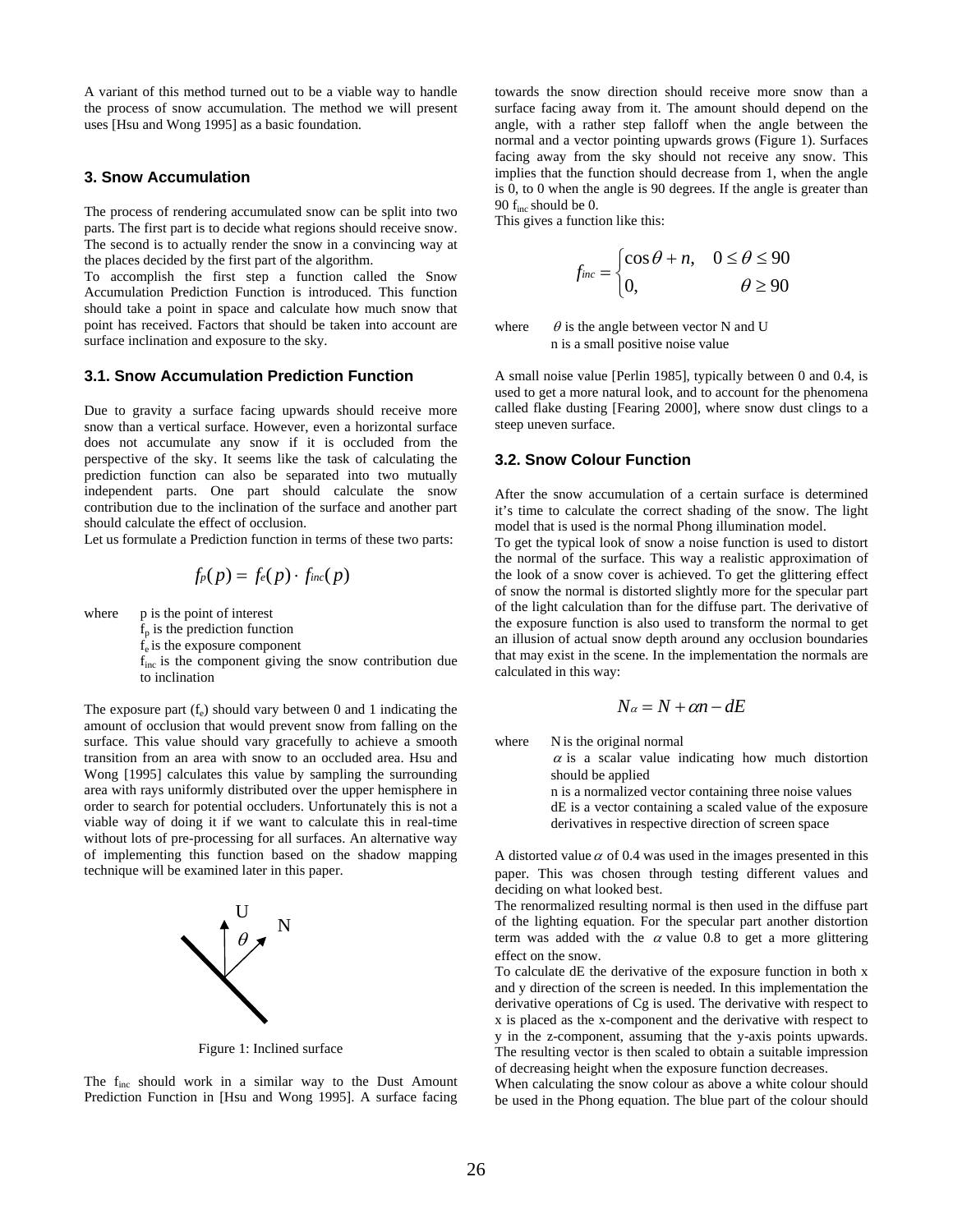be slightly higher than the rest to give the snow a more glittering effect.

# **3.3. Full Snow Equation**

The full equation to calculate the colour of accumulated snow then becomes

$$
C = f_p \cdot C_s + (1 - f_p) \cdot C_n
$$

where  $C_s$  is the snow colour calculated with the distorted normal, as explained above  $C_n$  is the surface colour without snow

To obtain an impression of thickness to the snow each vertex should be displaced depending on the  $f<sub>p</sub>$  value. The amount to displace the vertices depends on the scene and needs to be tested to achieve the best result. The displacement introduces the restraint on the geometry that it should be closed to give the impression of actual height of the snow.

#### **4. Implementation**

The above algorithm where implemented in a pair of vertex/pixel shaders. Most of the equations can be implemented in a straight forward way when implementing the standard shading equations, as described by [Everitt et al. 2002].

#### **4.1. Implementing the exposure function**

The exposure function did not lend itself to the same easy implementation as the other components of the equation. To calculate the exposure of a surface, knowledge about the surrounding world is needed. This does not suit well with the limitations inherent when working with the pixel shader on a modern GPU. To solve this, a solution is taken from the way shadows are implemented with the aid of a depth buffer. This image space algorithm is very suitable for what we are trying to do here.

As a pre-processing stage the whole scene is rendered with respect to the sky, using a parallel projection. The depth buffer is then saved for later usage.



Figure 2: Point p is not the closest point to the sky, it will not be covered b snow

When rendering the scene each fragment is projected into the sky view frustum, as described in [Everitt et al. 2002], and compared with the stored depth value in the occlusion map. If the fragment is further away from the sky than the value indicated in the occlusion map, as in Figure 2, no snow should be drawn, otherwise snow should be drawn. This method works but is still

unsatisfactory because it produces very sharp and sudden occlusion boundaries, as can be seen in the picture below.



Figure 3: One sampling from the occlusion map produces very sharp transitions.

To address this issue the depth map is sampled a number of times, with the first sample on the original fragment position and the others in a circle around it in the occlusion map. The number of snow covered fragment is then divided with the total number of samples to get a fractional value for the occlusion. This creates a better result, but it still leaves us with plateaus in the snow and possible artefacts on objects as seen in Figure 4. The length of the offset used for the different samples determines how big the occlusion boundary becomes. A larger offset produce a smoother occlusion boundary. The larger the occlusion boundary should be the more samples need to be done to get enough overlapping in the samplings. How big the offset should be is entirely dependent on the size of the scene the occlusion map covers, and the desired area of the occlusion boundary.

To sample the depth buffer in the area surrounding the current fragment the change in z direction due to offsets in the depth map must be known. To get this value the derivative functions in cg are used to calculate the proper position of neighbouring fragment.

All of the above mentioned offsets are performed in the projected space of the occlusion map.



Figure 4: (a) 5 Samplings produces better transition but introduces artefacts. (b) Sampling pattern

As can be seen this produces quite a bit of artefacts in the exposure value. To fix this the final result is combined with a noise value in the range of [0, 0.5], if it is bigger than 0, to produce a more natural looking boundary, and to conceal surface artefacts due to discontinuities in the surface.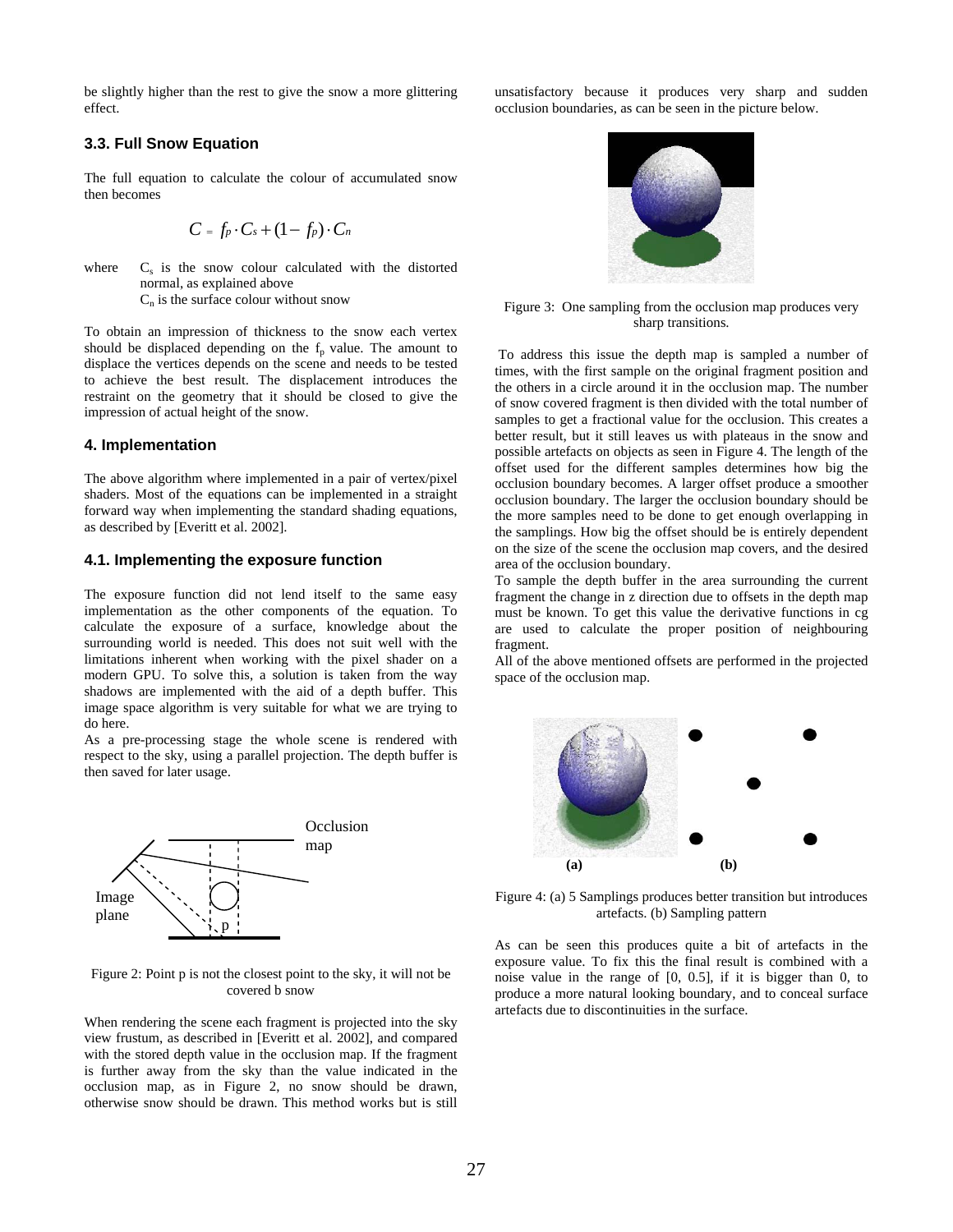

Figure 5: Same scene as figure 3 but with noise included.

The adding of the noise value effectively removes all of the artefacts shown in figure 3. It also makes the occlusion boundary look much more natural.

## **4.1.1. Vertex Displacement Method 1**

One problem with this method is that the vertex program can't read from the occlusion texture. This means that we have to provide the snow values to the vertex program in some other way. One way is to introduce another pre-processing stage where the exposure map is first read back from the GPU. The position of each vertex in the exposure map must then be calculated. This is done by scaling the x and z coordinate according to the world size so that they can be used to index into the occlusion map, ignoring the y coordinate. This value should then be streamed to the vertex shader in the same way as position and normals.

## **4.1.2. Vertex Displacement Method 2**

Another way of solving the problem with the vertex shaders inability to access the occlusion map is to split the rendering into 2 passes. The first pass should draw the scene without snow and the second pass with the snow. When displacing the vertices for the snow pass no consideration should be taken to if the vertex is snow covered or not, only the inclination should be considered. The exposure value should instead be assigned as an alpha value to each fragment in the fragment shader. The second pass should then be blended onto the first, using alpha as blending factor for the second pass and one minus alpha for the first. This method is easier to implement than the first, and places less demands on the format of the scene. It does unfortunately create some artefacts where the snow floats above the scene that can be annoying in certain scenes where the user can view the scene from any perspective. Figure 6 show this artefact.



Figure 6: Floating snow artefact seen on the ground. The snow layer floating some distance above the ground

The artefact is extremely visible in the above picture because of the fact that the ground plane isn't a closed geometry. But even

when working with closed geometries artefacts as the above can still happen, especially with very sharp corners.

Method one does completely eliminate this artefact but introduces the need for more pre-processing and the need to store the values which might be a problem when using already existing scenes and scene formats.

#### **4.2. Implementing noise**

All of the noise values used in this paper can be implemented in the fragment shader by using a 3D texture filled with random 3 component values in the range [0, 1]. This texture is then used to draw random numbers that will always be the same for the same input.

To get the correct noise appearance the random texture can be sampled a number of times, called octaves [Perlin 1985], each octave having double frequency of the last, and half the amplitude. The sum of these octaves can then be used for a noise value.

The noise used in the pictures shown in this paper where created by reading 3 octaves from the 3D texture. The single noise value used in f<sub>inc</sub> was calculated by adding the 3 components together and the dividing by 3 to bring the range back to [0, 1]. The noise vector read from the 3D texture was then expanded to the range [- 1, 1] and normalized to create a suitable vector for distortion of the normals used in the light calculation.

# **4.3. Performance Issues**

The implementation of the algorithm includes a lot of normalizations that affects the performance quiet thoroughly. To avoid this a cube map is used for normalization purposes.

In a cube map only the direction of a vector is used for lookup, not the magnitude. This can be used for normalizations by storing a normalized version of the direction vector in each component of the cube map. The components of the normalized vectors must first be transformed to the range [0, 1] before they are stored in the cube map. This is done by multiplying the vector by 0.5, taking the elements into the range [-0.5, 0.5]. By then adding 0.5 the range [0, 1] is achieved. The components are then encoded in the RGB components of the cube map texture. To use the cube map for normalization a texture lookup should be done as usual, with a vector as texture coordinates. The resulting vector must then be unpacked from [0, 1], the range in which colours are normally stored, to [-1, 1] by multiplying by 2 and subtracting 1. By using linear interpolation on the texture lookup the cube map

turns into a smooth normalization function without needing very high resolution. A cube map of 64x64 or 128x128 is usually enough.

## **5. Performance**

The implementation is tested on a machine with a Geforce FX 5600 Ultra, using CG to compile the shaders to the NV\_vertex\_program2 and NV\_fragment\_program.

The performance is directly dependent on the resolution and the amount of the screen covered with potential snow covered surfaces.

In the demo presenting two instances of the Stanford bunny, Figure 7, each consisting of 16000 triangles an average frame rate of 13 frames per second were achieved. This was with a screen resolution of 600 x 600. When increasing the screen size to 900 x 900 the frame rate dropped 11 frames per second.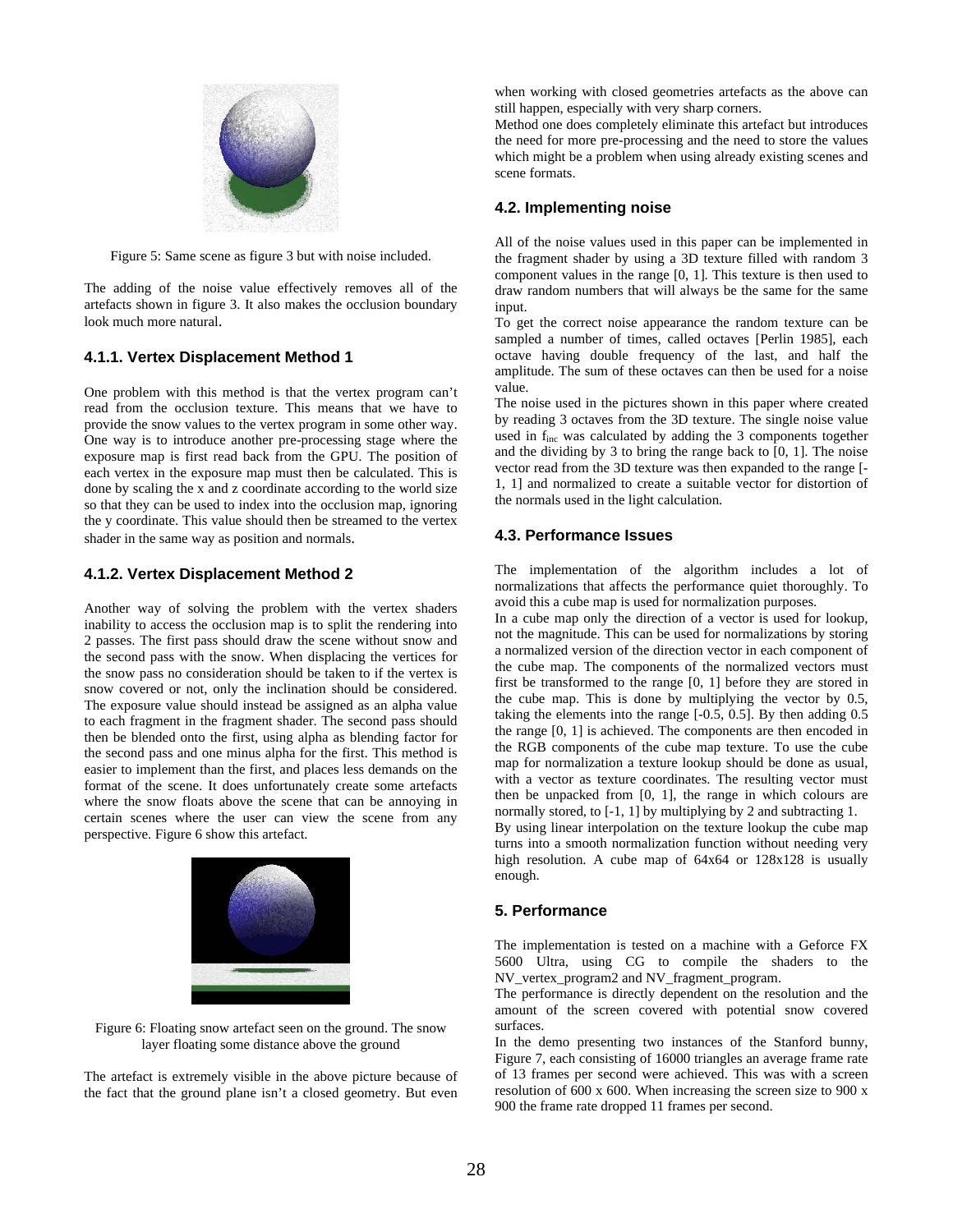

Figure 7: Stanford bunny without and with snow

# **6. Discussion**

One problem with the snow accumulated in the way proposed in this paper is that it does not take into account the area of the region being covered in snow. This means that small parts, as the small twigs in the tree pictures in Figure 8 and Figure 9, can be loaded with an unnatural amount of snow. There isn't really much to do about this, because it would demand additional knowledge about the scene that does not exist at the fragment level.

The tessellation of the snow cover will be that of the underlying geometry. This leaves the scene modeller free do add polygons in places where a smoother curve is desired.

There are several possible improvements that could make the proposed method faster. One is to save the four surrounding sample values of the occlusion map in the RGBA parts of a new texture to reduce the numbers of samples needed to two, non dependent lookups. This would be done as a pre-processing step when the occlusion map is created.

Something that speaks for this method in the future is that it is independent of the number of objects in the scene, enabling the usage of complex and cluttered scenes without any extra work. And as the speed of fragment processing increases with the advantage of GPU, speed would cease to be an issue.

Another problem with the method is if you want to have dynamic objects acquire snow as they move out in the scene. That would mean that when they move in to shelter the snow accumulated would be lost on them.

## **7. Conclusion**

In this paper, a new method for calculating snow on a fragment level was presented. The method uses a depth map to find out what parts of the scene should be covered with snow. The snow is then calculated per fragment in the scene without needing any more pre-processing of the scene data. Although the method isn't very fast as of today, increases in the computational power of today's graphic hardware should make this method a good candidate for snow accumulation and rendering in the future. The advantage of not needing to modify or store any extra data about the scene except for the occlusion map means that it should be easy to implement and combine with other existing techniques for rendering.

# **8. Future Work**

Something that would be an interesting extension to the above presented method is the usage of a control map where things as footsteps could be drawn. This could be done by using another texture map stretched in the same way as the occlusion map. Each fragment would then multiply its exposure value with the value in the control map. Footsteps could then be drawn in the control map as half occluded fragments.

Another area that could prove interesting is the possibility to take into account the influence of wind on the falling snow. Perhaps this could be modelled by tilting the projection when calculating the occlusion map.

#### **References**

- Everitt, C., Rege, A., and Cebenoyan, C., 2002. Hardware shadow mapping, ACM SIGGRAPH 2002 Tutorial Course #31: Interactive Geometric Computations using graphics hardware, ACM, F38-F51
- Fearing, Paul 2000. Computer Modelling Of Fallen Snow. Proceedings of the  $27<sup>th</sup>$  annual conference on Computer graphics and interactive techniques, 37-46
- Haglund, H., Anderson, M., and Hast, A., 2002. Snow Accumulation in Real-Time, Proceedings of SIGRAD 2002, 11-15
- Hsu, S.C, and Wong, T.T. 1995. Visual Simulation of Dust Accumulation, IEEE Computer Graphics and Applications 15, 1, 18-22
- Nishita T., Iwasaki, H., Dobashi, Y., and Nakamae, F. 1997. A Modeling and Rendering Method for Snow by Using Metaballs. Computer Graphics Forum, Vol 16, No. 3, C357
- Perlin, Ken, 1985. An Image Synthesizer, Computer Graphics (Proceedings of ACM SIGGRAPH 85), 19, 3, 287-296
- Summers, Robert W., O'Brien, James F., and Hodgins, Jessica K. 1998. Animating Sand, Mud, and Snow. The Proceedings of Graphics Interface'98, 125-132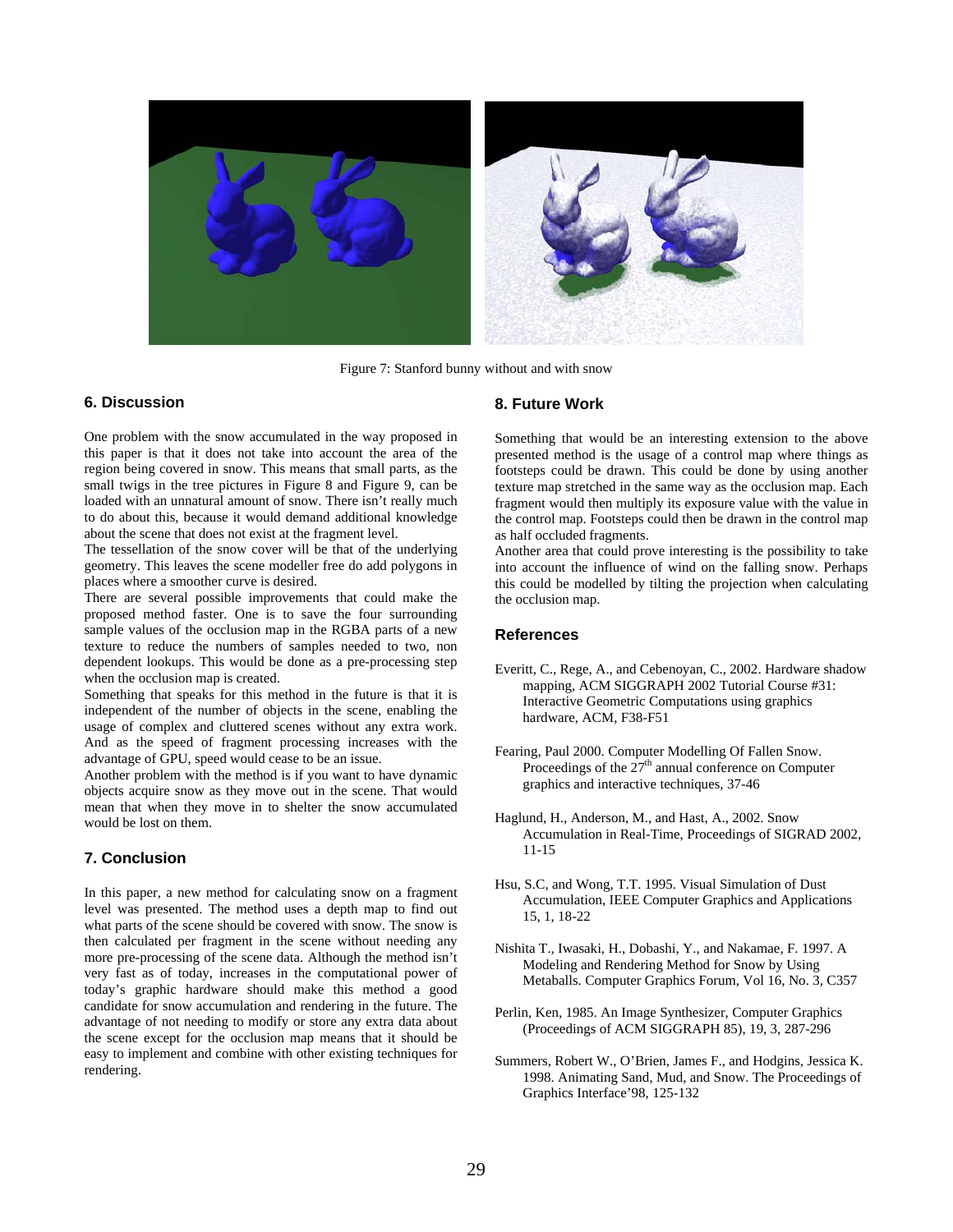



Figure 9: The algorithm tested on a more complex scene containing lots of small structures. As can bee seen in the picture the algorithm does not take into account the area of the surface being displaced. This results in the small twigs getting more snow than would look natural.